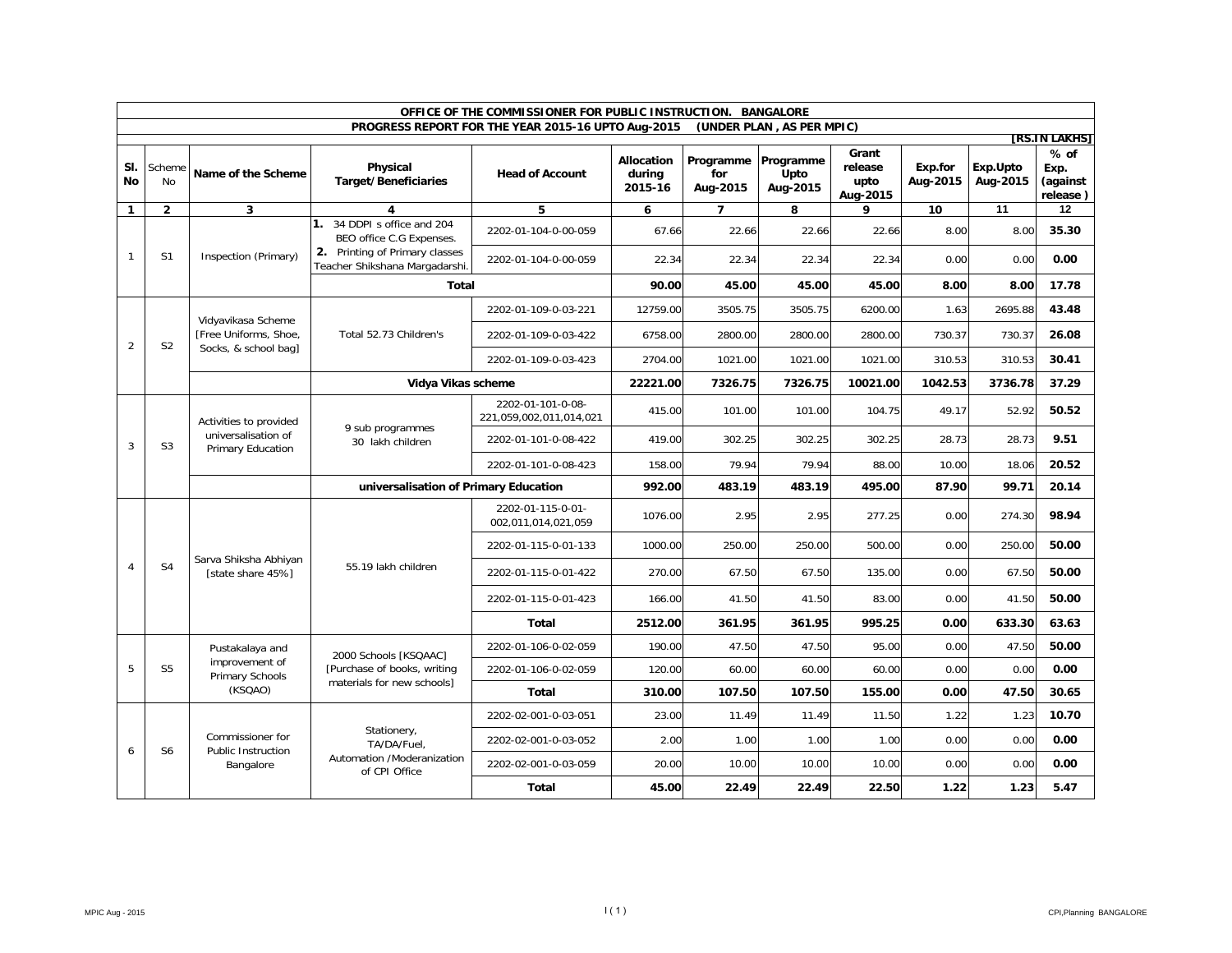| SI.<br><b>No</b> | Scheme<br>No    | Name of the Scheme                                                                                             | <b>Physical</b><br><b>Target/Beneficiaries</b>                                           | <b>Head of Account</b> | <b>Allocation</b><br>during<br>2015-16 | Programme<br>for<br>Aug-2015 | Programme<br>Upto<br>Aug-2015 | Grant<br>release<br>upto<br>Aug-2015 | Exp.for<br>Aug-2015 | Exp.Upto<br>Aug-2015 | $%$ of<br>Exp.<br>(against<br>release) |
|------------------|-----------------|----------------------------------------------------------------------------------------------------------------|------------------------------------------------------------------------------------------|------------------------|----------------------------------------|------------------------------|-------------------------------|--------------------------------------|---------------------|----------------------|----------------------------------------|
| 1                | $\overline{2}$  | $\overline{\mathbf{3}}$                                                                                        | 4                                                                                        | 5                      | 6                                      | 7                            | 8                             | 9                                    | 10                  | 11                   | 12                                     |
|                  |                 |                                                                                                                |                                                                                          | 2202-02-001-0-05-041   | 10.00                                  | 5.00                         | 5.00                          | 5.00                                 | 2.46                | 2.46                 | 49.20                                  |
|                  |                 |                                                                                                                |                                                                                          | 2202-02-001-0-05-051   | 43.00                                  | 19.58                        | 19.58                         | 21.50                                | 4.64                | 4.64                 | 21.58                                  |
|                  |                 | Additional                                                                                                     | Stationery,                                                                              | 2202-02-001-0-05-052   | 3.00                                   | 1.50                         | 1.50                          | 1.50                                 | 0.00                | 0.00                 | 0.00                                   |
| $\overline{7}$   | S7              | Commissioner for<br><b>Public Instruction</b>                                                                  | TA/DA/Fuel.<br>Automation /Moderanization                                                | 2202-02-001-0-05-059   | 50.00                                  | 25.00                        | 25.00                         | 25.00                                | 0.00                | 0.00                 | 0.00                                   |
|                  |                 | Gulbarga                                                                                                       | of ACPI Office                                                                           | 2202-02-001-0-05-071   | 30.00                                  | 15.00                        | 15.00                         | 15.00                                | 0.00                | 0.00                 | 0.00                                   |
|                  |                 |                                                                                                                |                                                                                          | 2202-02-001-0-05-195   | 14.00                                  | 7.00                         | 7.00                          | 7.00                                 | 0.00                | 0.00                 | 0.00                                   |
|                  |                 |                                                                                                                |                                                                                          | <b>Total</b>           | 150.00                                 | 73.08                        | 73.08                         | 75.00                                | 7.10                | 7.10                 | 9.47                                   |
|                  |                 |                                                                                                                |                                                                                          | 2202-02-101-0-00-041   | 10.00                                  | 4.00                         | 4.00                          | 5.00                                 | 0.42                | 0.42                 | 8.40                                   |
|                  | S8              | Additional<br>Commissioner for<br><b>Public Instruction</b><br>Dharawada                                       | Stationery,<br>TA/DA/Fuel.<br>Automation /Moderanization<br>of ACPI Office               | 2202-02-101-0-00-051   | 25.00                                  | 5.98                         | 5.98                          | 12.50                                | 0.00                | 6.06                 | 48.48                                  |
| 8                |                 |                                                                                                                |                                                                                          | 2202-02-101-0-00-059   | 15.00                                  | 5.50                         | 5.50                          | 7.50                                 | 0.00                | 3.47                 | 46.27                                  |
|                  |                 |                                                                                                                |                                                                                          | Total                  | 50.00                                  | 15.48                        | 15.48                         | 25.00                                | 0.42                | 9.95                 | 39.80                                  |
|                  | S9              | Inspection (Secondary)                                                                                         | Progress Cards to 9 & 10 std.<br>3.5 Lakh, Magzines 10,000<br>Printing of Secodary Gudie | 2202-02-101-0-00-041   | 18.00                                  | 9.00                         | 9.00                          | 9.00                                 | 2.30                | 2.30                 | 25.56                                  |
| 9                |                 |                                                                                                                |                                                                                          | 2202-02-101-0-00-051   | 17.00                                  | 8.50                         | 8.50                          | 8.50                                 | 2.00                | 2.00                 | 23.53                                  |
|                  |                 |                                                                                                                |                                                                                          | 2202-02-101-0-00-059   | 65.00                                  | 25.00                        | 25.00                         | 32.50                                | 0.00                | 7.50                 | 23.08                                  |
|                  |                 |                                                                                                                |                                                                                          | <b>Total</b>           | 100.00                                 | 42.50                        | 42.50                         | 50.00                                | 4.30                | 11.80                | 23.60                                  |
|                  |                 | Karnataka Secondary<br><b>Education Examination</b><br>Board - Examination<br>Fee reimbursement for<br>SC/ST's | 4.23.538 children                                                                        | 2202-02-001-0-07-059   | 300.00                                 | 150.00                       | 150.00                        | 150.00                               | 75.00               | 75.00                | 50.00                                  |
| 10               | S <sub>10</sub> |                                                                                                                |                                                                                          | 2202-02-001-0-07-422   | 100.00                                 | 50.00                        | 50.00                         | 50.00                                | 25.00               | 25.00                | 50.00                                  |
|                  |                 |                                                                                                                |                                                                                          | 2202-02-001-0-07-423   | 50.00                                  | 25.00                        | 25.00                         | 25.00                                | 12.50               | 12.50                | 50.00                                  |
|                  |                 |                                                                                                                | <b>KSEEB</b>                                                                             |                        | 450.00                                 | 225.00                       | 225.00                        | 225.00                               | 112.50              | 112.50               | 50.00                                  |
|                  |                 |                                                                                                                | Class rooms and BEO & DDPI                                                               | 2202-02-053-0-01-059   | 650.00                                 | 325.00                       | 325.00                        | 325.00                               | 24.00               | 24.00                | 7.38                                   |
|                  |                 | Improvement of                                                                                                 | office Construction and repairs                                                          | 2202-02-053-0-01-422   | 250.00                                 | 125.00                       | 125.00                        | 125.00                               | 0.00                | 0.00                 | 0.00                                   |
| 11               | S11             | Secondary School-<br>Construction                                                                              | & school land Aquisition                                                                 | 2202-02-053-0-01-423   | 100.00                                 | 50.00                        | 50.00                         | 50.00                                | 0.00                | 0.00                 | 0.00                                   |
|                  |                 |                                                                                                                | <b>Sub Total</b>                                                                         |                        | 1000.00                                | 500.00                       | 500.00                        | 500.00                               | 24.00               | 24.00                | 4.80                                   |
|                  |                 |                                                                                                                |                                                                                          | 2202-02-107-0-05-059   | 11000.00                               | 4990.56                      | 4990.56                       | 5250.00                              | 0.00                | 259.44               | 4.94                                   |
|                  |                 | <b>Bicycles to VIII</b>                                                                                        | 5.51 Lakh Children's                                                                     | 2202-02-107-0-05-422   | 5000.00                                | 2500.00                      | 2500.00                       | 2500.00                              | 0.00                | 0.00                 | 0.00                                   |
| 12               | S12             | standards students                                                                                             |                                                                                          | 2202-02-107-0-05-423   | 2000.00                                | 1000.00                      | 1000.00                       | 1000.00                              | 0.00                | 0.00                 | 0.00                                   |
|                  |                 |                                                                                                                | <b>Free Bicycles</b>                                                                     |                        | 18000.00                               | 8490.56                      | 8490.56                       | 8750.00                              | 0.00                | 259.44               | 2.97                                   |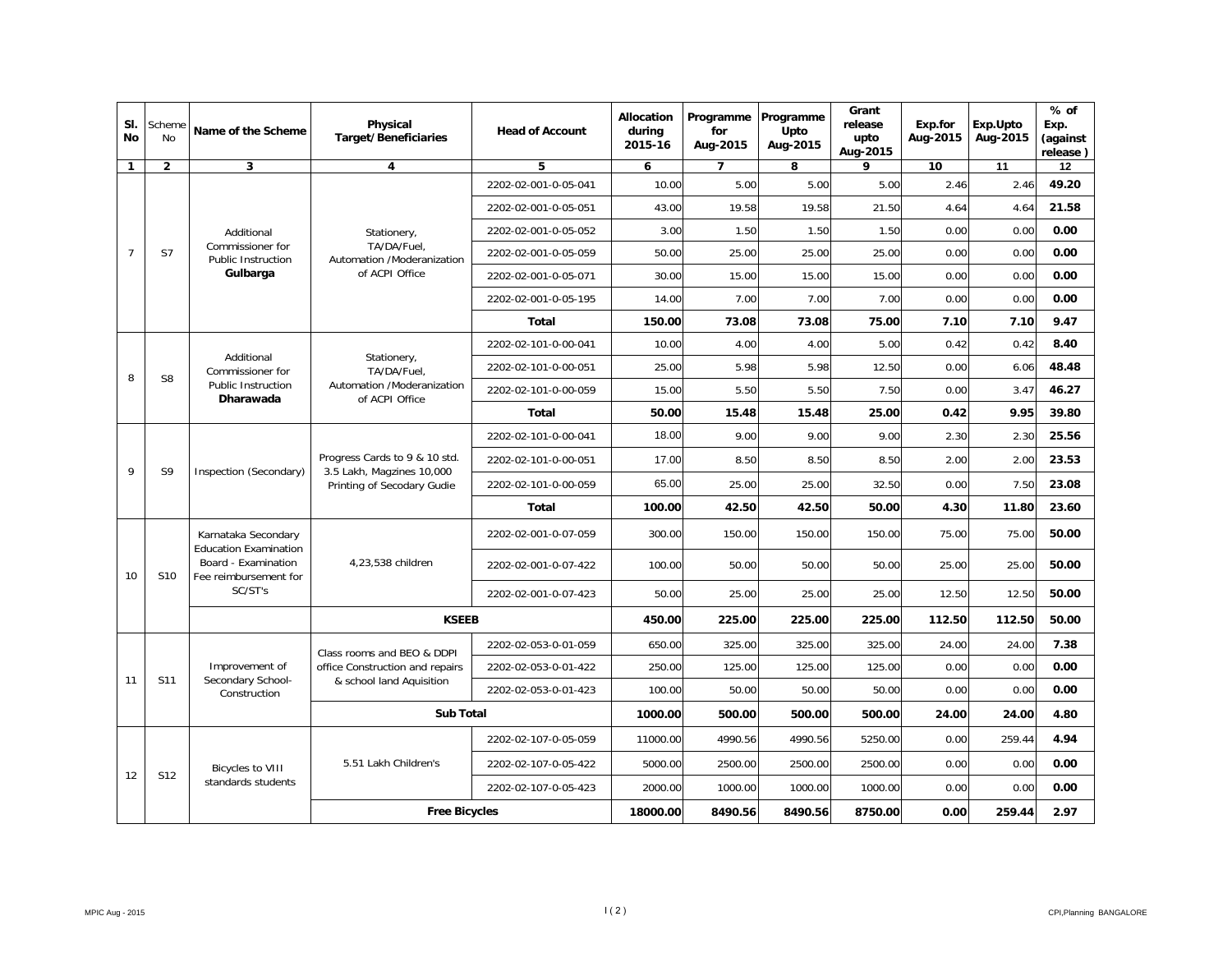| SI.<br><b>No</b> | Scheme<br><b>No</b> | Name of the Scheme                                        | <b>Physical</b><br><b>Target/Beneficiaries</b>         | <b>Head of Account</b>                                      | Allocation<br>during<br>2015-16 | Programme<br>for<br>Aug-2015 | Programme<br>Upto<br>Aug-2015 | Grant<br>release<br>upto<br>Aug-2015 | Exp.for<br>Aug-2015 | Exp.Upto<br>Aug-2015 | $%$ of<br>Exp.<br>(against<br>release) |       |
|------------------|---------------------|-----------------------------------------------------------|--------------------------------------------------------|-------------------------------------------------------------|---------------------------------|------------------------------|-------------------------------|--------------------------------------|---------------------|----------------------|----------------------------------------|-------|
| $\mathbf{1}$     | $\overline{2}$      | 3                                                         | $\overline{\mathbf{4}}$                                | 5                                                           | 6                               | $\overline{7}$               | 8                             | 9                                    | 10                  | 11                   | 12                                     |       |
|                  |                     |                                                           | 49,114 schools - Providing                             | 2202-01-053-0-02-422                                        | 250.00                          | 121.19                       | 121.19                        | 125.00                               | 14.25               | 18.06                | 14.45                                  |       |
| 13               | S <sub>13</sub>     | Panchsoulbhya                                             | Basic amenities like Drinking<br>Water, Clean Toilets. | 2202-01-053-0-02-423                                        | 150.00                          | 72.71                        | 72.71                         | 75.00                                | 8.55                | 10.84                | 14.45                                  |       |
|                  |                     |                                                           | Pancha Soulabhya                                       |                                                             | 400.00                          | 193.90                       | 193.90                        | 200.00                               | 22.80               | 28.90                | 14.45                                  |       |
|                  |                     | Reimbursement of non<br>govt fees of SC/ST                | 18.03 Lakh Children's                                  | 2202-02-107-0-03-422                                        | 300.00                          | 150.00                       | 150.00                        | 150.00                               | 0.00                | 0.00                 | 0.00                                   |       |
| 14               | S14                 | students studying in                                      |                                                        | 2202-02-107-0-03-423                                        | 100.00                          | 50.00                        | 50.00                         | 50.00                                | 0.00                | 0.00                 | 0.00                                   |       |
|                  |                     | Govt. high schools<br>[Note Book]                         | <b>Total</b>                                           |                                                             | 400.00                          | 200.00                       | 200.00                        | 200.00                               | 0.00                | 0.00                 | 0.00                                   |       |
| 15               |                     |                                                           |                                                        | 2202-80-800-0-30-101                                        | 25.00                           | 12.50                        | 12.50                         | 12.50                                | 6.25                | 6.25                 | 50.00                                  |       |
|                  | S15                 | Bharat Seva Dal                                           | Seva Dal Development Activities                        | Total                                                       | 25.00                           | 12.50                        | 12.50                         | 12.50                                | 6.25                | 6.25                 | 50.00                                  |       |
|                  | S <sub>16</sub>     | Sainik School Koodige<br>[Recurring and Non<br>Recurring] | 420 students                                           | 4202-01-202-1-04-386                                        | 500.00                          | 125.00                       | 125.00                        | 250.00                               | 0.00                | 125.00               | 50.00                                  |       |
|                  |                     |                                                           |                                                        | 2202-02-107-5-00-059                                        | 56.00                           | 14.00                        | 14.00                         | 28.00                                | 0.00                | 14.00                | 50.00                                  |       |
| 16               |                     |                                                           |                                                        | 2202-02-107-5-00-422                                        | 29.00                           | 7.25                         | 7.25                          | 14.50                                | 0.00                | 7.25                 | 50.00                                  |       |
|                  |                     |                                                           |                                                        | 2202-02-107-5-00-423                                        | 16.00                           | 4.00                         | 4.00                          | 8.00                                 | 0.00                | 4.00                 | 50.00                                  |       |
|                  |                     |                                                           | Sainik School Koodige                                  |                                                             | 601.00                          | 150.25                       | 150.25                        | 300.50                               | 0.00                | 150.25               | 50.00                                  |       |
|                  |                     |                                                           |                                                        | 4202-01-202-1-06-386                                        | 300.00                          | 150.00                       | 150.00                        | 150.00                               | 75.00               | 75.00                | 50.00                                  |       |
|                  |                     |                                                           |                                                        | 2202-02-107-3-00-117                                        | 66.00                           | 33.00                        | 33.00                         | 33.00                                | 16.50               | 16.50                | 50.00                                  |       |
| 17               | <b>S17</b>          | Bijapur Sainik School                                     | Civil Works [Indoor and<br>Outdoor Stadium]            | 2202-02-107-3-00-422                                        | 29.00                           | 14.50                        | 14.50                         | 14.50                                | 7.25                | 7.25                 | 50.00                                  |       |
|                  |                     |                                                           |                                                        | 2202-02-107-3-00-423                                        | 6.00                            | 3.00                         | 3.00                          | 3.00                                 | 1.50                | 1.50                 | 50.00                                  |       |
|                  |                     |                                                           |                                                        | <b>Total</b>                                                | 401.00                          | 200.50                       | 200.50                        | 200.50                               | 100.25              | 100.25               | 50.00                                  |       |
|                  |                     | Kttur Rani Chennmma                                       | Civil Works [Construction,                             | 2202-02-110-3-03-101                                        | 250.00                          | 62.50                        | 62.50                         | 125.00                               | 0.00                | 62.50                | 50.00                                  |       |
| 18               | <b>S18</b>          | School [Grant-in-aid]                                     | Reparis and Interior decoration]                       | Total                                                       | 250.00                          | 62.50                        | 62.50                         | 125.00                               | 0.00                | 62.50                | 50.00                                  |       |
|                  |                     | Implementation of<br>Recommendations of                   | Implementation of primery &                            | 2202-02-109-0-20-059                                        | 25.00                           | 12.75                        | 12.75                         | 15.00                                | 3.25                | 5.50                 | 36.67                                  |       |
| 19               | S <sub>19</sub>     |                                                           | Vaidyanathan<br><b>Committee Reports</b>               | high school physical education<br>programmes implementation | Total                           | 25.00                        | 12.75                         | 12.75                                | 15.00               | 3.25                 | 5.50                                   | 36.67 |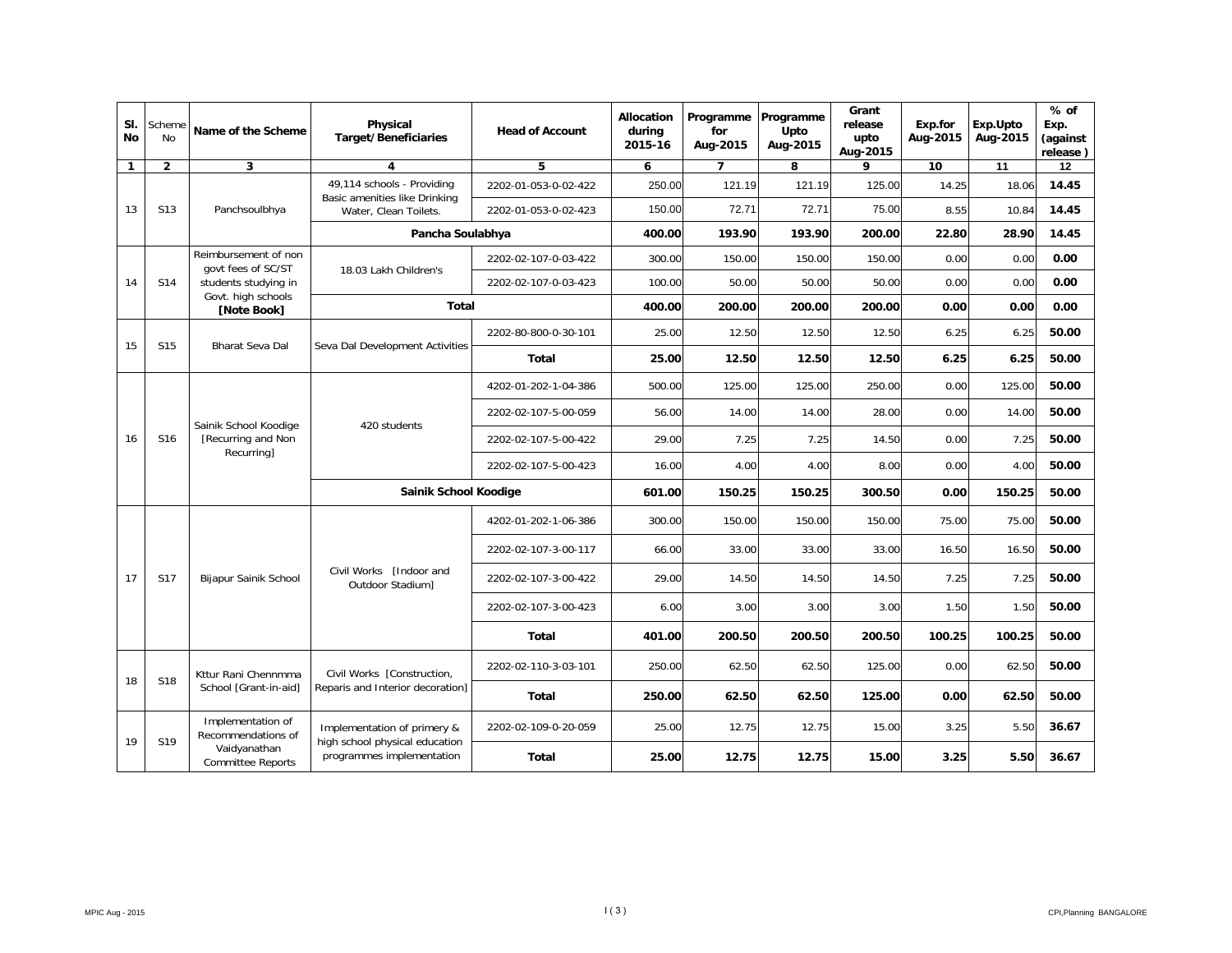| SI.<br><b>No</b> | Scheme<br>No    | Name of the Scheme                                                          | Physical<br><b>Target/Beneficiaries</b>                                               | <b>Head of Account</b>                      | Allocation<br>during<br>2015-16 | Programme<br>for<br>Aug-2015 | Programme<br>Upto<br>Aug-2015 | Grant<br>release<br>upto<br>Aug-2015 | Exp.for<br>Aug-2015 | Exp.Upto<br>Aug-2015 | % of<br>Exp.<br>(against<br>release) |
|------------------|-----------------|-----------------------------------------------------------------------------|---------------------------------------------------------------------------------------|---------------------------------------------|---------------------------------|------------------------------|-------------------------------|--------------------------------------|---------------------|----------------------|--------------------------------------|
| $\mathbf{1}$     | $\overline{2}$  | 3                                                                           | 4                                                                                     | 5                                           | 6                               | $\overline{7}$               | 8                             | 9                                    | 10                  | 11                   | 12                                   |
| 20               | <b>S20</b>      | <b>Teachers Quarters</b><br>Cluster Complex in 39<br><b>Backward Taluks</b> | 9 Teachers Quarters<br>TOn the Basis of PWD<br>S R Rates]                             | 4202-01-201-1-03-133                        | 800.00                          | 400.00                       | 400.00                        | 400.00                               | 0.00                | 0.00                 | 0.00                                 |
|                  |                 |                                                                             | <b>Teachers Quarters</b>                                                              |                                             | 800.00                          | 400.00                       | 400.00                        | 400.00                               | 0.00                | 0.00                 | 0.00                                 |
|                  |                 |                                                                             |                                                                                       | 2202-80-800-0-35-101                        | 2980.00                         | 0.00                         | 0.00                          | 0.00                                 | 0.00                | 0.00                 | 0.00                                 |
| 21               | S21             | Grant-in-Aid in<br>education                                                | Providing grants for newly<br>opened school in 2015-16                                | 2202-80-800-0-35-422                        | 1000.00                         | 0.00                         | 0.00                          | 0.00                                 | 0.00                | 0.00                 | 0.00                                 |
|                  |                 |                                                                             |                                                                                       | 2202-80-800-0-35-423                        | 20.00                           | 0.00                         | 0.00                          | 0.00                                 | 0.00                | 0.00                 | 0.00                                 |
|                  |                 |                                                                             | Total                                                                                 |                                             | 4000.00                         | 0.00                         | 0.00                          | 0.00                                 | 0.00                | 0.00                 | 0.00                                 |
|                  | S22             | Rashtriya madhyamika<br>shikshan [State Share                               | RMSA Model High Schools &<br>Girls Hostel - Buliding<br>Construction & others<br>25%1 | 2202-02-109-0-21-002,<br>011, 014, 021, 059 | 15228.00                        | 1182.44                      | 1182.44                       | 5025.24                              | 16.93               | 3859.73              | 76.81                                |
|                  |                 |                                                                             |                                                                                       | 2202-02-109-0-21-422                        | 7952.00                         | 2624.16                      | 2624.16                       | 4612.16                              | 0.00                | 1988.00              | 43.10                                |
|                  |                 |                                                                             |                                                                                       | 2202-02-109-0-21-423                        | 2654.00                         | 875.82                       | 875.82                        | 1539.32                              | 0.00                | 663.50               | 43.10                                |
| 22               |                 |                                                                             |                                                                                       | 4202-01-202-1-07-386                        | 17550.00                        | 14566.50                     | 14566.50                      | 14566.50                             | 0.00                | 0.00                 | 0.00                                 |
|                  |                 |                                                                             |                                                                                       | 4202-01-202-1-07-422                        | 450.00                          | 148.50                       | 148.50                        | 261.00                               | 0.00                | 112.50               | 43.10                                |
|                  |                 |                                                                             |                                                                                       | 4202-01-202-1-07-423                        | 300.00                          | 99.00                        | 99.00                         | 174.00                               | 0.00                | 75.00                | 43.10                                |
|                  |                 |                                                                             | <b>RMSA</b>                                                                           |                                             | 44134.00                        | 19496.42                     | 19496.42                      | 26178.22                             | 16.93               | 6698.73              | 25.59                                |
|                  |                 |                                                                             |                                                                                       | 2204-00-103-0-11-101                        | 200.00                          | 100.00                       | 100.00                        | 100.00                               | 50.00               | 50.00                | 50.00                                |
| 23               | S23             | <b>Bharat Scouts and</b><br>Gudes                                           | <b>Bharat Scouts and Guides</b><br>Activities - Grant in aid                          | 2204-00-103-0-12-101                        | 100.00                          | 50.00                        | 50.00                         | 50.00                                | 25.00               | 25.00                | 50.00                                |
|                  |                 |                                                                             |                                                                                       | Total                                       | 300.00                          | 150.00                       | 150.00                        | 150.00                               | 75.00               | 75.00                | 50.00                                |
| 24               | S24             | Opening of Schools for<br>girls KGBV Model                                  | Construction of 05 New Hostels<br>+ Maintenence of 86 KKGBV                           | 2202-02-109-0-15-133                        | 3000.00                         | 750.00                       | 750.00                        | 1500.00                              | 0.00                | 750.00               | 50.00                                |
|                  |                 |                                                                             | <b>KKGBV Model schools</b>                                                            |                                             | 3000.00                         | 750.00                       | 750.00                        | 1500.00                              | 0.00                | 750.00               | 50.00                                |
| 25               | <b>S25</b>      | Compound wall and                                                           | Compound wall for Government                                                          | 4202-01-201-1-04--059                       | 150.00                          | 75.00                        | 75.00                         | 75.00                                | 0.00                | 0.00                 | 0.00                                 |
|                  |                 | Play Ground                                                                 | High School                                                                           | <b>Total</b>                                | 150.00                          | 75.00                        | 75.00                         | 75.00                                | 0.00                | 0.00                 | 0.00                                 |
|                  |                 |                                                                             |                                                                                       | 4202-01-202-1-05-132                        | 3000.00                         | 1450.00                      | 1450.00                       | 1500.00                              | 224.90              | 274.90               | 18.33                                |
|                  |                 |                                                                             | 114 blocks Construction of<br>School's Class room's and                               | 4202-01-202-1-05-386                        | 5850.00                         | 2671.00                      | 2671.00                       | 4480.00                              | 524.77              | 2333.77              | 52.09                                |
| 26               | S <sub>26</sub> | Infrastructure facilities<br>for high schools                               | Purchase of Furnitures                                                                | 4202-01-202-1-05-422                        | 120.00                          | 60.00                        | 60.00                         | 60.00                                | 0.00                | 0.00                 | 0.00                                 |
|                  |                 |                                                                             |                                                                                       | 4202-01-202-1-05-423                        | 30.00                           | 15.00                        | 15.00                         | 15.00                                | 0.00                | 0.00                 | 0.00                                 |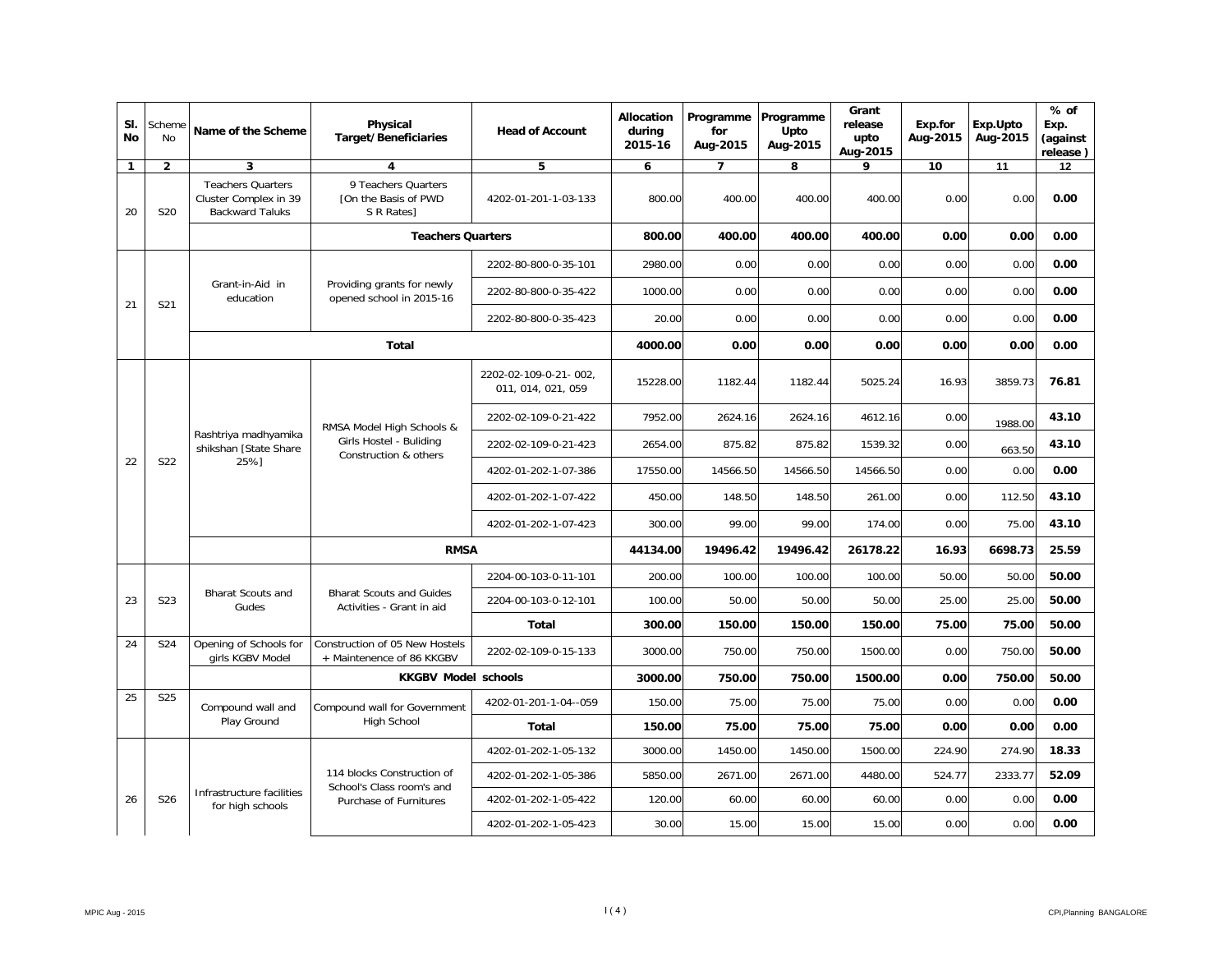| No | SI. Scheme<br>No | Name of the Scheme | Physical<br>Target/Beneficiaries   | <b>Head of Account</b> | <b>Allocation</b><br>during<br>2015-16 | for<br>Aug-2015 | Programme Programme<br>Upto<br>Aug-2015 | Grant<br>release<br>upto<br>Aug-2015 | Exp.for<br>Aug-2015 | Exp.Upto<br>Aug-2015 | % of<br>Exp.<br>(against<br>release |
|----|------------------|--------------------|------------------------------------|------------------------|----------------------------------------|-----------------|-----------------------------------------|--------------------------------------|---------------------|----------------------|-------------------------------------|
|    |                  |                    |                                    |                        |                                        |                 |                                         |                                      | 10                  |                      | 12                                  |
|    |                  |                    | Infrastructure facility to schools |                        | 9000.00                                | 4196.00         | 4196.00                                 | 6055.00                              | 749.67              | 2608.67              | 43.08                               |